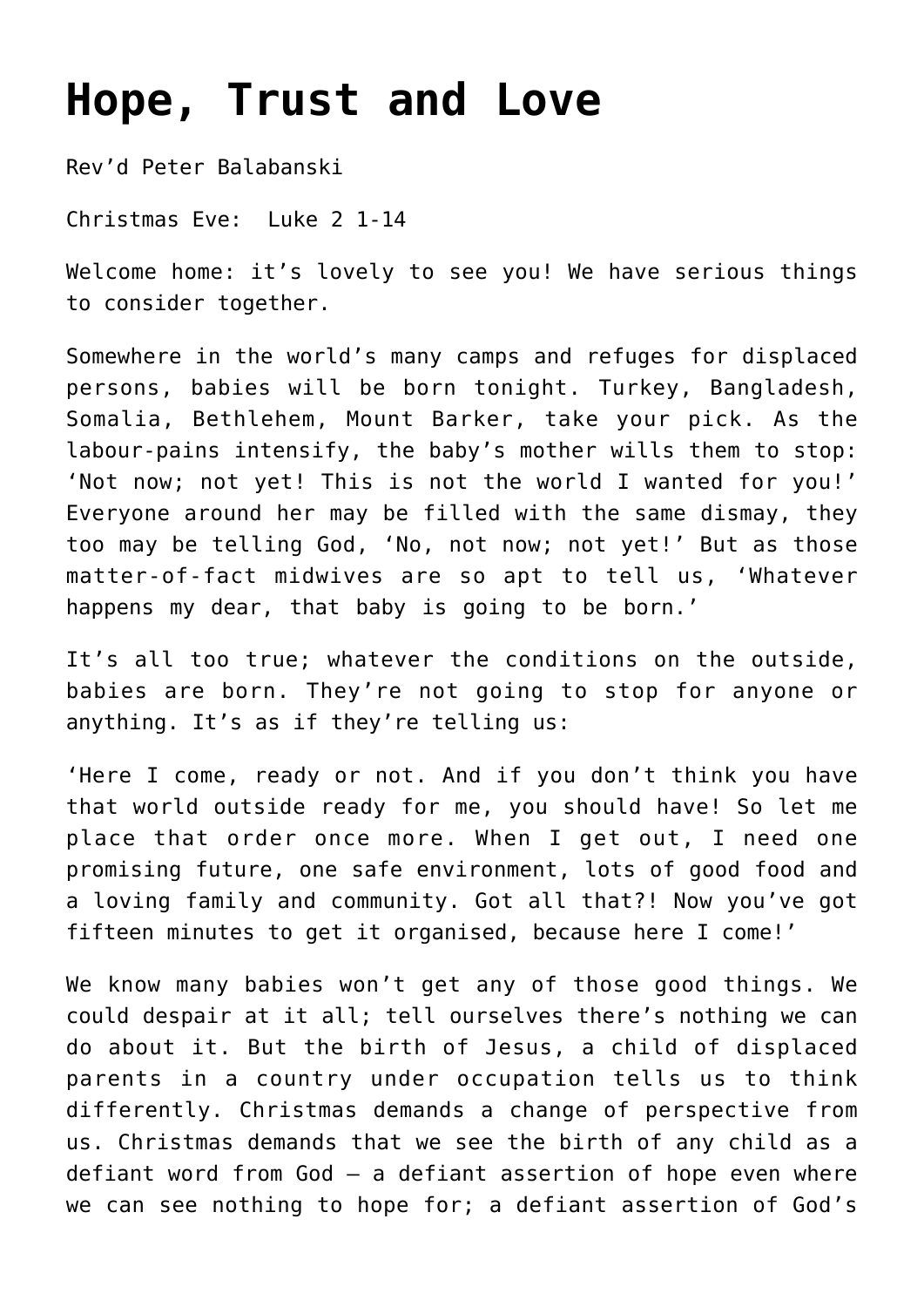trust in humanity, even where we think people have betrayed every value; a defiant assertion of love, even where we think love probably can't change anything.

A new life is a word of hope that God speaks to the world; a word of trust that God speaks to the world. And a baby is *patently* a person that God loves.

Nothing's changed. We might feel like giving up, but God won't. As long as the sun shines and the rain falls on everyone alike, God will give babies to be born to us regardless of our circumstances. *We* might focus on the tragedy of a birth in a refugee camp; of a complex birth where the treatment is beyond the parents' means. *We* might ask God why this is allowed to happen. But I believe the only answer we'll get to that question is silence; the most eloquent answer of all.

God isn't going to waste time answering a question like that, because God is busy with the baby as it's born. People often ask where God is when all the catastrophes and suffering of the world are happening. Tonight's birth of a child; this child of displaced parents in Bethlehem is God's answer. This baby's birth tells us that God is right in the thick of the world's catastrophes and suffering; God is there, crying out with all the defiant, self-righteousness of a baby who deserves to be loved and comforted; who deserves to be born in the safety of their own community.

This baby born in Bethlehem tells us that God will never listen to our time-wasting questions. God is too busy enduring the injustice, and incredibly, trusting us; trusting us to step up to the mark straight away and care for the vulnerable and the weak. God is so determined that we will come good that God becomes one of us; God becomes that vulnerable, weak baby Jesus – and every other new life like him, and trusts us to offer care and hope! So in a world where so many millions are born into such circumstances, we can hear, in this account of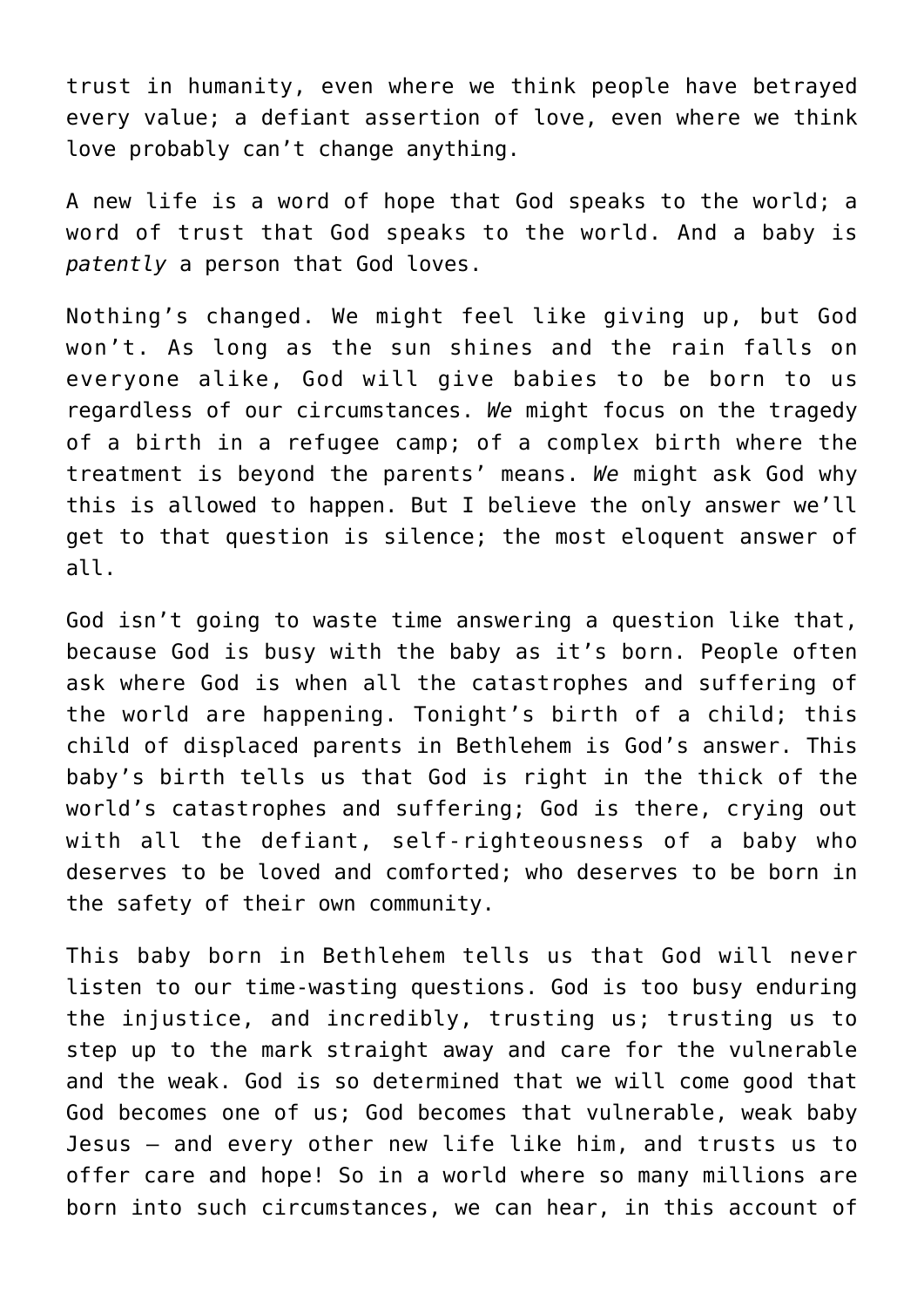Jesus's birth, a story which changes our perspective on all of them; a story which brings a word of hope in a cry for justice. Where is God? Tonight, God has met us, born as a human child.

If God is, indeed, born in the infant Jesus, his birth is a defiant word which confronts things that we seem to accept as inevitable for ourselves and many of our fellow creatures. His birth confronts the fact that we live in a world plagued with poverty and hunger, oppression and warfare, genocide and environmental destruction.

This baby – and through him every baby – is God's word of truth to us that such evils are not inevitable. They can be confronted – and not with fearful caution, but with the reckless kind of hope that sends a baby to be born into a land under military occupation. God is not a pragmatist. God's silence only echoes our own.

We must confront the evils and injustices of our world because that child's birthright was to receive the love of God through the nurture of others; not to suffer and die at the whim of some distant political power. Every child, every animal or bird or reptile that is born, every plant that sprouts is a word from God which says what should be. We were each born as a sign of hope and truth. Our calling is to realise this through the respect and love we share with all created things.

We have shared this hope, this truth and this love tonight. The golden flame of the Christ Candle at the centre of the Advent Wreath  $-$  at the centre of our waiting  $-$  its warmth spread among us at our gathering; spread among us as a sign of hope which defies despair; spread among us as the torch of trust which God has cherished for each of us as babies, and still cherishes for us now.

Tonight, we have shared this hope, this trust and this love through the symbol of candlelight, through song, and through